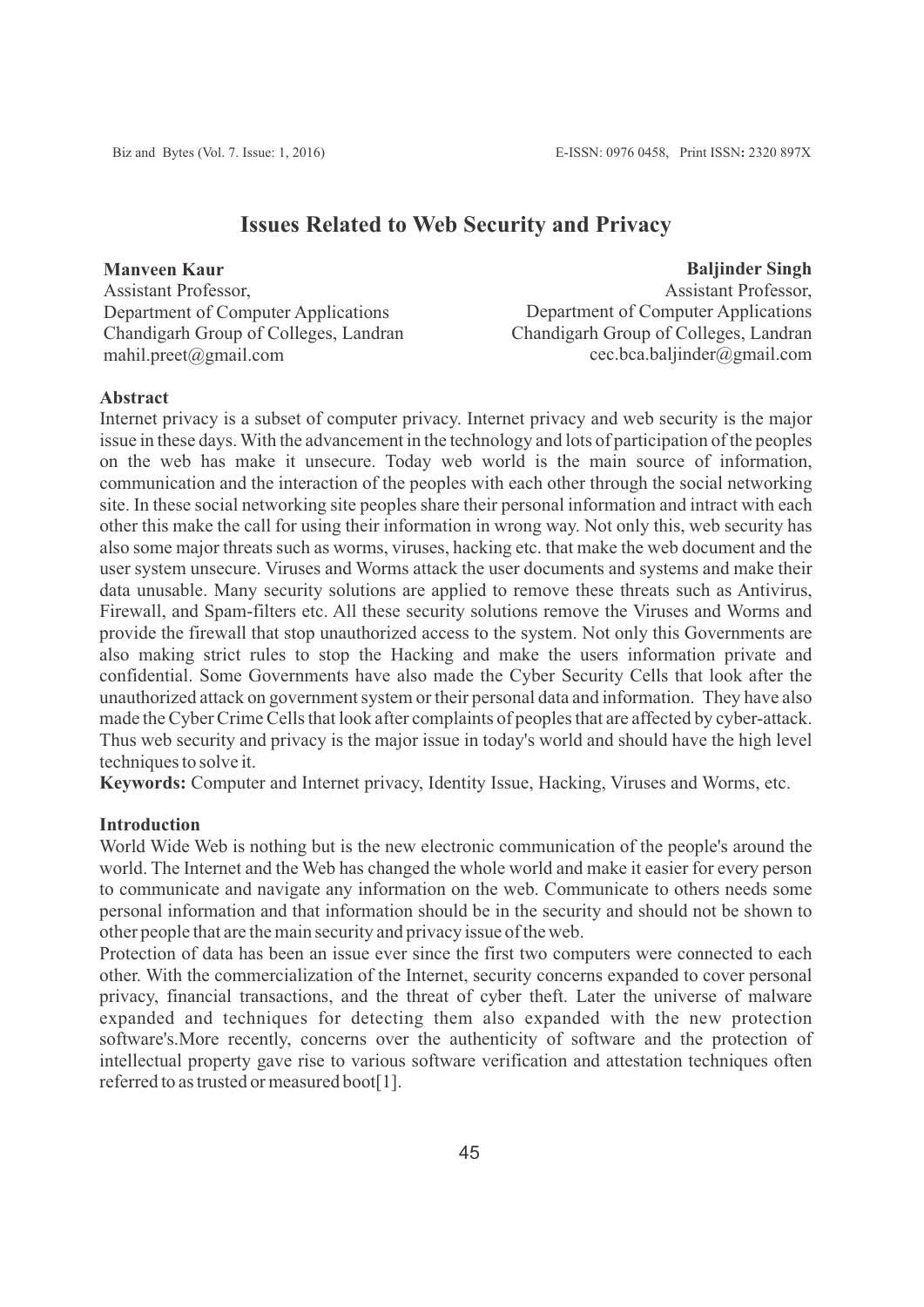#### **Web Security and Privacy Issues**

The present threat to internet user is a combination of old(e.g. Trojans, Viruses) and the new (e.g. web bugs, confidential data being stored in plain – text cookies, unique identification numbers, ad- ware/ spyware and unauthorized transmission of the user's personal data). Most of the problem originates in the methods by which online advertising companies track and store data about net surfer in order tocompiles statistics for more effective advertising.

"Privacy on the Internet" means the level of protection that Web sites operate according to internet users' personal information. The basic issue revolves around giving Internet users notice about what personal information will be collected by government and commercial Web sites when they visit the site and how it will be used. Most Web sites collect and sell personal information through online registrations, mailing lists, surveys, user profiles, and order fulfillment requirements. Internet security refers to the extent to which Web sites are vulnerable to unauthorized intrusions or attacks by ill-motivated persons [2].

#### **Ecommerce Issue**

With the growth of Electronic Communication and sharing of personal information through Electronic Commerce has propelled the need for vibrant and effective regulatory mechanisms which would further strengthen the legal infrastructure, so crucial to the success of Electronic Commerce. Some of the regulatory mechanisms and legal infrastructures come within the domain of Cyber law that encompasses Cyber-crimes, Electronic and Digital Signatures, Data protection and privacy [3].

#### **Steel of Identity Issue**

Weak authentication and the existence of anonymous services, makes it easy to steal account details(With all resulting threats) to impersonate people and

Publish 'on behalf of (identity theft) them to harass, insult or disparage people. The impact of this is augmented by the complexity of deleting published information and weak terms of service.

Server authentication issues also play an important role in network security that is based on DNSresolved host names but network access ultimately uses IP addresses. When the browser starts loading network content, the host name is first resolved by the DNS system and after this the request is sent to the IP address, which defines the final destination.But Users ignore SSL Certificate errors, enabling middle-man to attack on them not only this users do not notice domain types and other anomalies, enabling phishing attacks.

#### **System Information Through Cookies**

Acookie is a small amount of information sent from a web server to the user's computer when they use the web site. This information does not personally identify them. It simply gives information about the areas of interest or the sites user has visited. It also informs if the user has selected a product and put it in the shopping basket, it does not tell about the user's personal identity unless they are registered with them.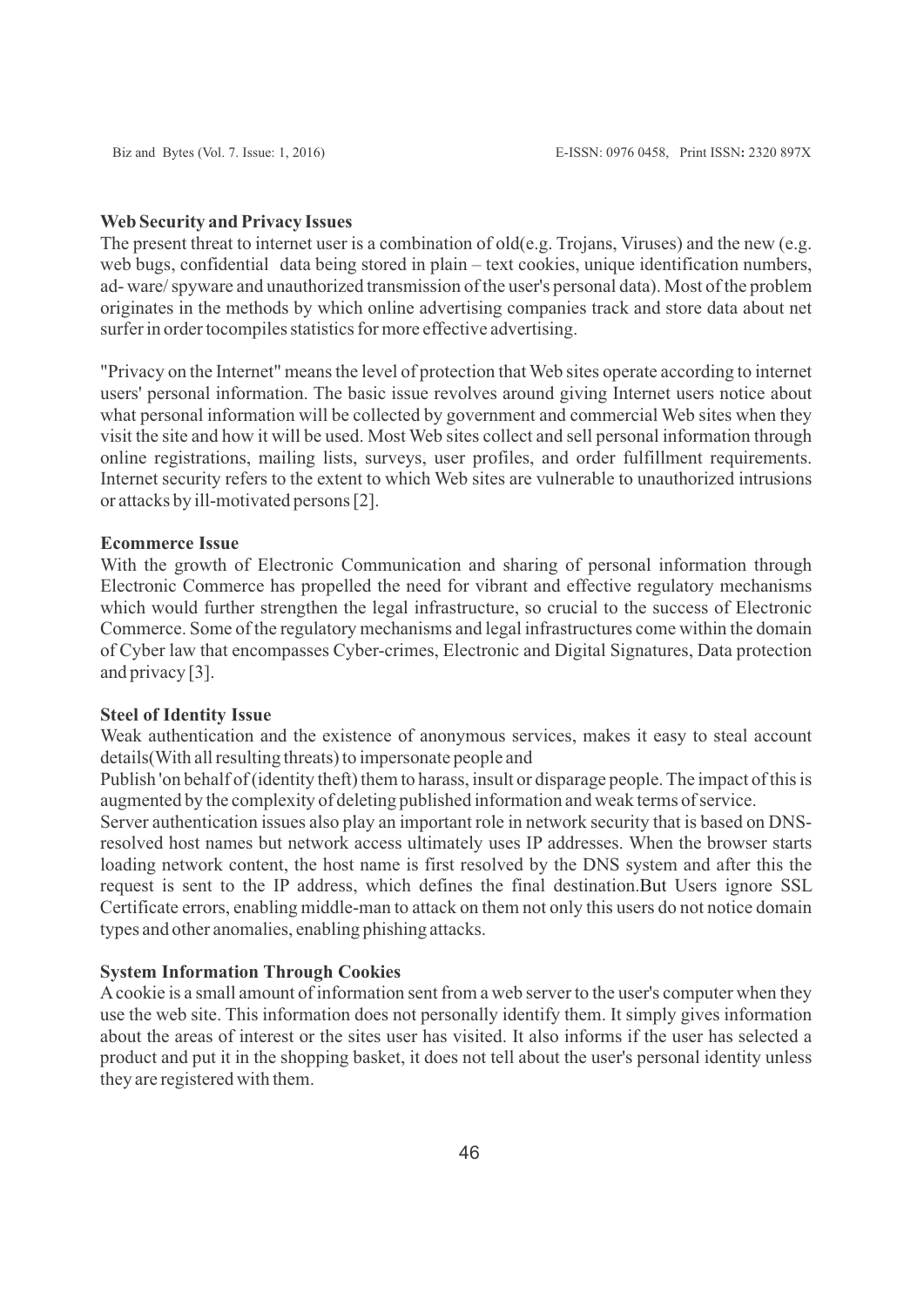#### **Security Solutions**

Web is becoming more and more widely day by day and the protection  $\&$  security solutions must also be needed to make secure browsing and keep information secure and keep the systems free from malware and virus free. So some of the security solutions are as follow:

## **Secure Booting to System**

Secure booting can prevent the system from unauthorized access. Secure booting means authenticate user can only login the system. When power is first introduce to the device, the authenticity of the software on the device is verified using password protection or some digital signatures or by finger scanning devices. Asecurity softwareor scanning device attached to the system verifiesand ensures that only the authorized can logon to the system and run that device.

#### **Access Control of System**

Access control built into the operating system limit the privileges of device components and applications so they access only the resources they need to do their jobs. If any component is compromised, access control ensures that the intruder has as minimal access to other parts of the system as possible. Even if someone managed to steal corporate credentials to gain access to a network, compromised information would be limited to only those areas of the network authorized by those particular credentials. The principle of least privilege dictates that only the minimal access required to perform a function should be authorized in order to minimize the effectiveness of any breach of security.

#### **Device Authentication**

When the device is plugged into the network, it should authenticate itself prior to receiving or transmitting data. But they require an input to that network device. Just as user authentication allows a user to access a corporate network based on user name and password, machine authentication allows a device to access a network based on a similar set of credentials stored in a secure storage area.

## **Firewall**

A firewall is software or hardware-based network security system that controls the incoming and outgoing network traffic by analyzing the data packets and determining whether they should be allowed through or not, based on applied rule set. The device also needs a firewall or deep packet inspection capability to control traffic that is destined to terminate at the device. Deeply embedded devices have unique protocols, distinct from enterprise IT protocols A firewall establishes a barrier between a trusted, secure internal network and another network (e.g., the Internet) that is not assumed to be secure and trusted.

#### **Updates and Patches**

Once the device is in operation, it will start receiving hot patches and software updates. Operators need to roll out patches, and devices need to authenticate them, in a way that does not consume bandwidth or impair the functional safety of the device. Microsoft sends updates to Windows users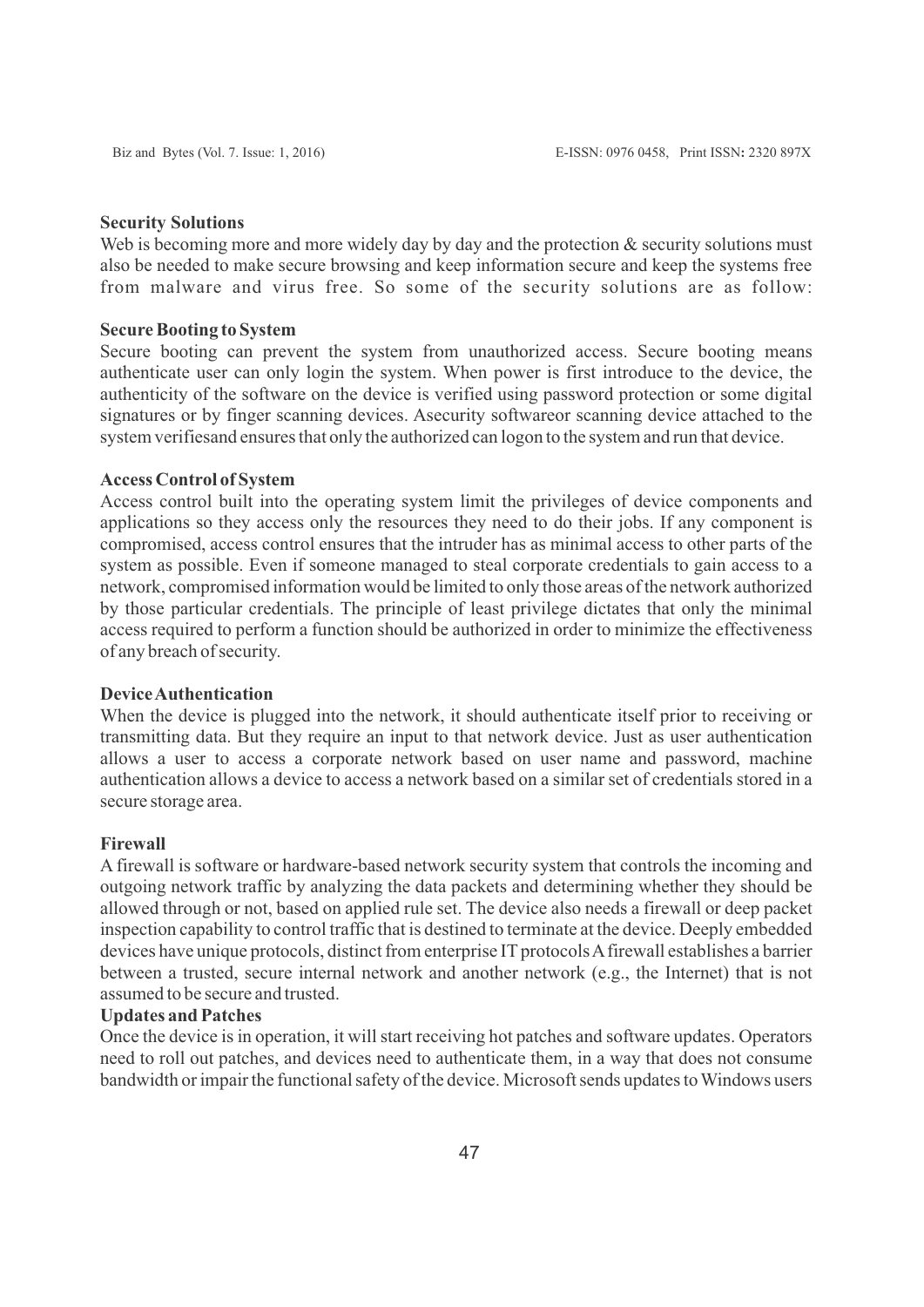and security patches. Software updates and security patches must be delivered in a way that conserves the limited bandwidth and intermittent connectivity of an embedded device and absolutely eliminates the possibility of compromising functional safety.



Figure 1: web Security and Privacy Solutions [16]

# **Removing Trace Route**

Trace Route is a computer network diagnostic tool for displaying the route (path) and measuring transit delays of packets across an Internet Protocol (IP) network. The history of the route is recorded as the round-trip times of the packets received from each successive host (remote node) in the route (path) by removing or by using No Tracer the users identity can be secured not even this users data can also be made secure.

# **Encryption**

Encryption is the process of encoding messages or information in such a way that only authorized user can read it. Encryption doesn't prevent hacking but it reduces the likelihood that the hacker will be able to read the data that is encrypted. In an encryption scheme, the message or information, referred to as plaintext, is encrypted using an encryption algorithm, turning it into an unreadable ciphertext. This is usually done with the use of an encryption key, which specifies how the message is to be encoded. Any adversary that can see the ciphertext should not be able to determine anything about the original message. An authorized party, however, is able to decode the ciphertext using a decryption algorithm that usually requires a secret decryption key can access it [4].

# **Security Attack Statistics**

· 21% of internet users have an email or social networking account compromised or takenover by someone else without permission.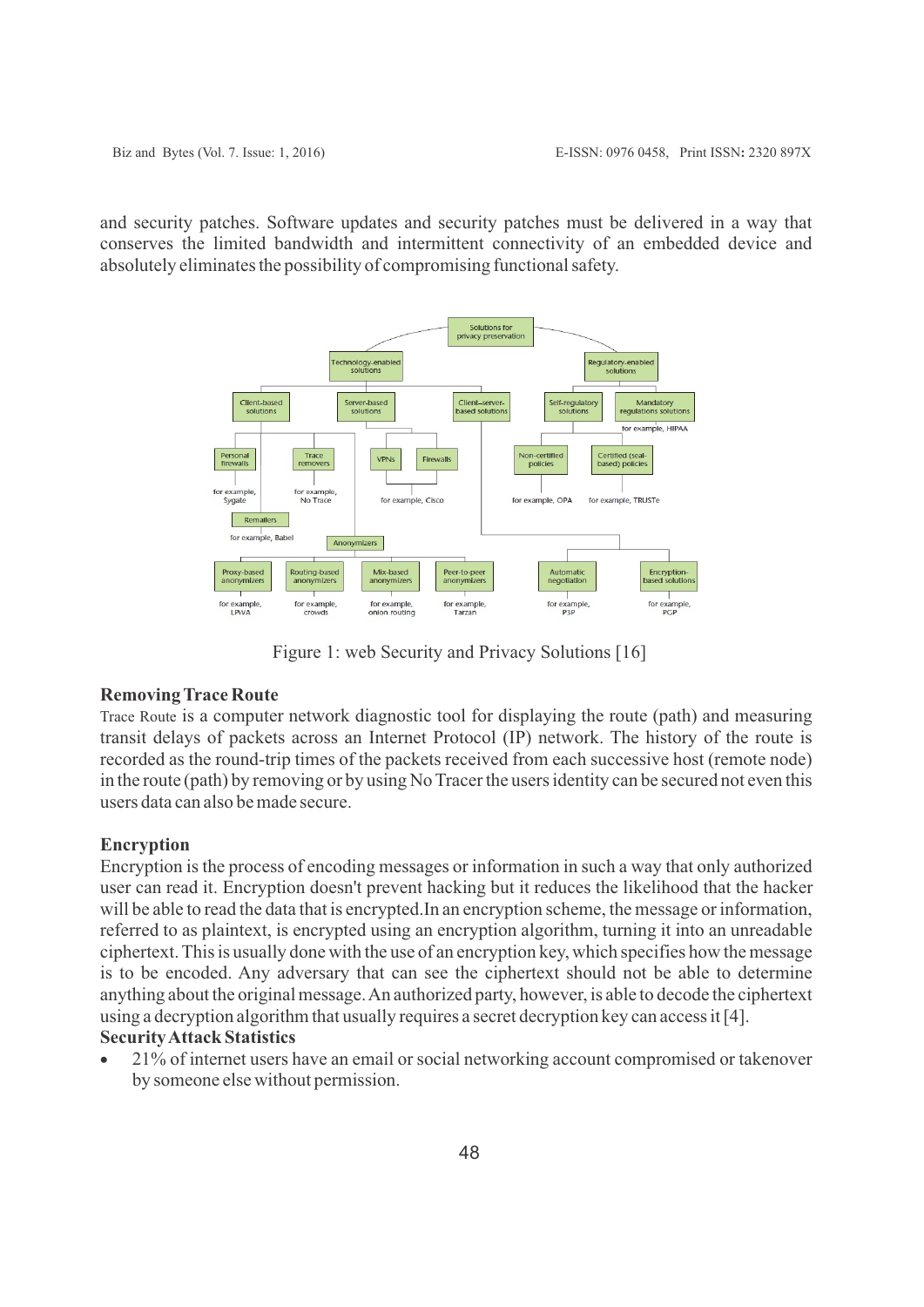- 13% of internet users have experienced because of something the user posted online about them.
- 12% of internet users have been stalked or harassed online.
- · 11% of internet users have had important personal information stolen such as their SocialSecurity Number, credit card, or bank account information.
- · 6% of internet users have been the victim of an online scam and lost money.
- · 1% of internet users have lost a job opportunity or educational opportunity because of something they posted online or someone posted about them [5].



#### **1.4. Personal Information Statics**

Figure 2: Personal Information of the people on the web [5]

### **Conclusion**

Internet privace and security is the major issue in these days. All arround the world every day many of the hackers use to attack on the others system and personal information and enterprises data and try to use them in a wrong way, so to secure the data from unauthorized access secutity parameters and security sollutions should be made strong and the servers systems should be make more secure with updated softwares and security hardwares. Users should also make efforts to make their personal data and confidential data secure and not to enter them on any website on the web unless they don't know that there data is secure.